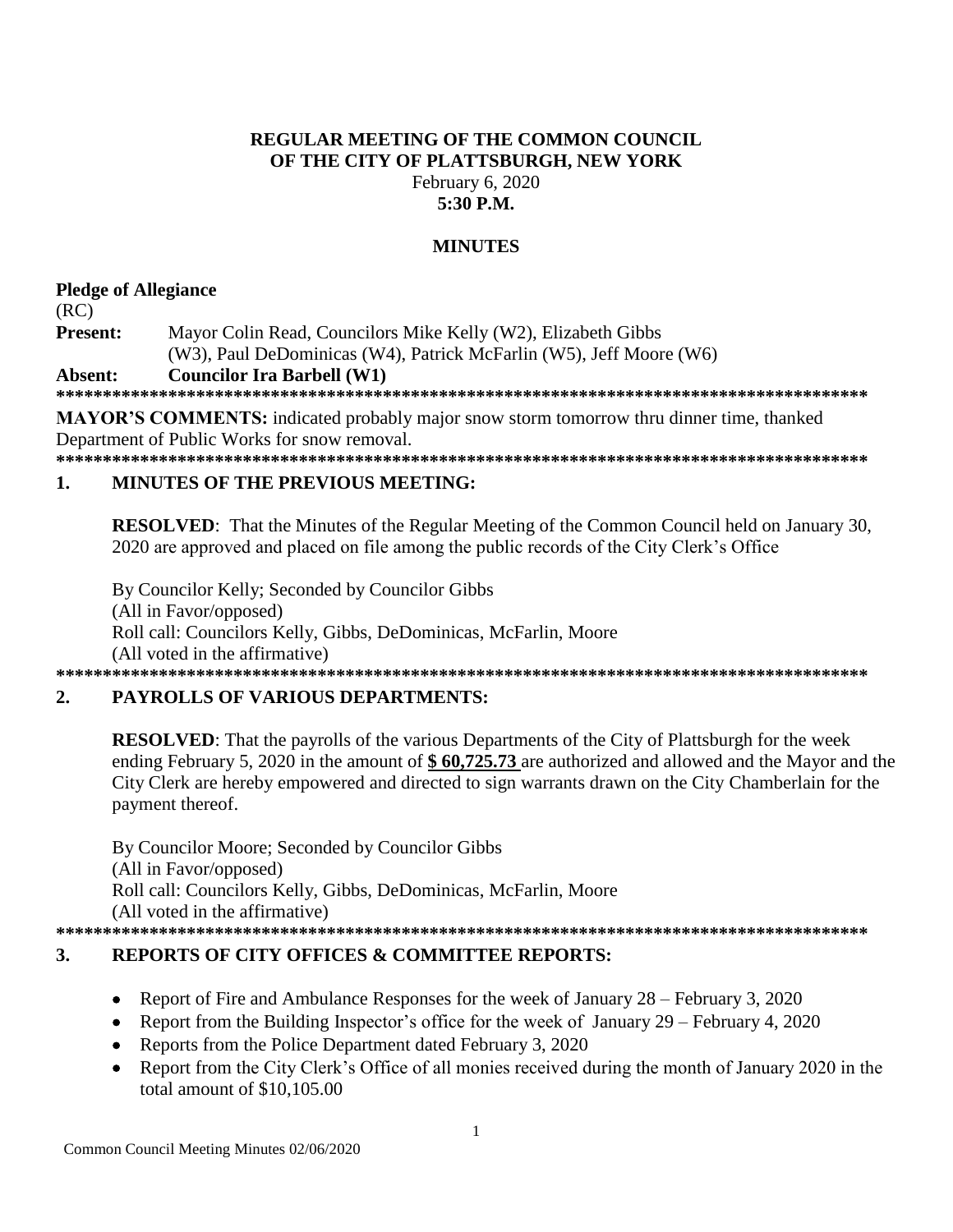# **COUNCILOR/DEPARTMENT CHAIR COMMITTEE REPORTS:**

[meeting reports provided during work session]

Governance, Strategy, and City Operations- Chair Councilor Barbell absent. Councilor DeDominicas indicated met tonight discussed Plattsburgh Farmers Market plans and various water and sewer grants.

**City Infrastructure** – Chair Councilor Moore indicated that the Infrastructure Committee recommends Option 5A for Cogan Avenue after getting Council and public input. Will proceed with option 5A. Thanked public for input. Councilor Gibbs indicated option 5A was consensus of Council.

Finance and Budget – Chair Councilor Kelly indicated attended Mayor's monthly department head meeting this morning. Chamberlain Marks gave an almost year-end report.

**Public Safety** – Chair Councilor Gibbs met this week within committee regarding budget and staffing.

**Plattsburgh Public Library** – Chair Councilor DeDominicas indicated nothing to report at this time.

MLD - MLD Board President Councilor McFarlin indicated met last week, few more level 2 charging stations this year. No new updates.

**RESOLVED:** That the reports as listed are hereby ordered received and any written reports are placed on file among the public records of the City Clerk's Office.

By Councilor Gibbs; Seconded by Councilor DeDominicas (All in Favor/opposed) Roll call: Councilors Kelly, Gibbs, DeDominicas, McFarlin, Moore (All voted in the affirmative) 

#### **CORRESPONDENCE OR RECOMMENDATIONS FROM BOARDS:**  $\mathbf{4}$ . **None**

#### 5. **AUDIT OF CLAIMS:**

**RESOLVED:** That the bills Audited by the Common Council for the week ending February 7, 2020 in the amount of \$515,895.70 are authorized and allowed and the Mayor and City Clerk are hereby authorized and directed to sign warrants drawn on the City Chamberlain for the payment thereof.

By Councilor Kelly; Seconded by Councilor Gibbs (All in Favor/opposed) Roll call: Councilors Kelly, Gibbs, DeDominicas, McFarlin, Moore (All voted in the affirmative) 

#### PERSONS ADDRESSING COUNCIL ON AGENDA ITEMS ONLY: 6. **None**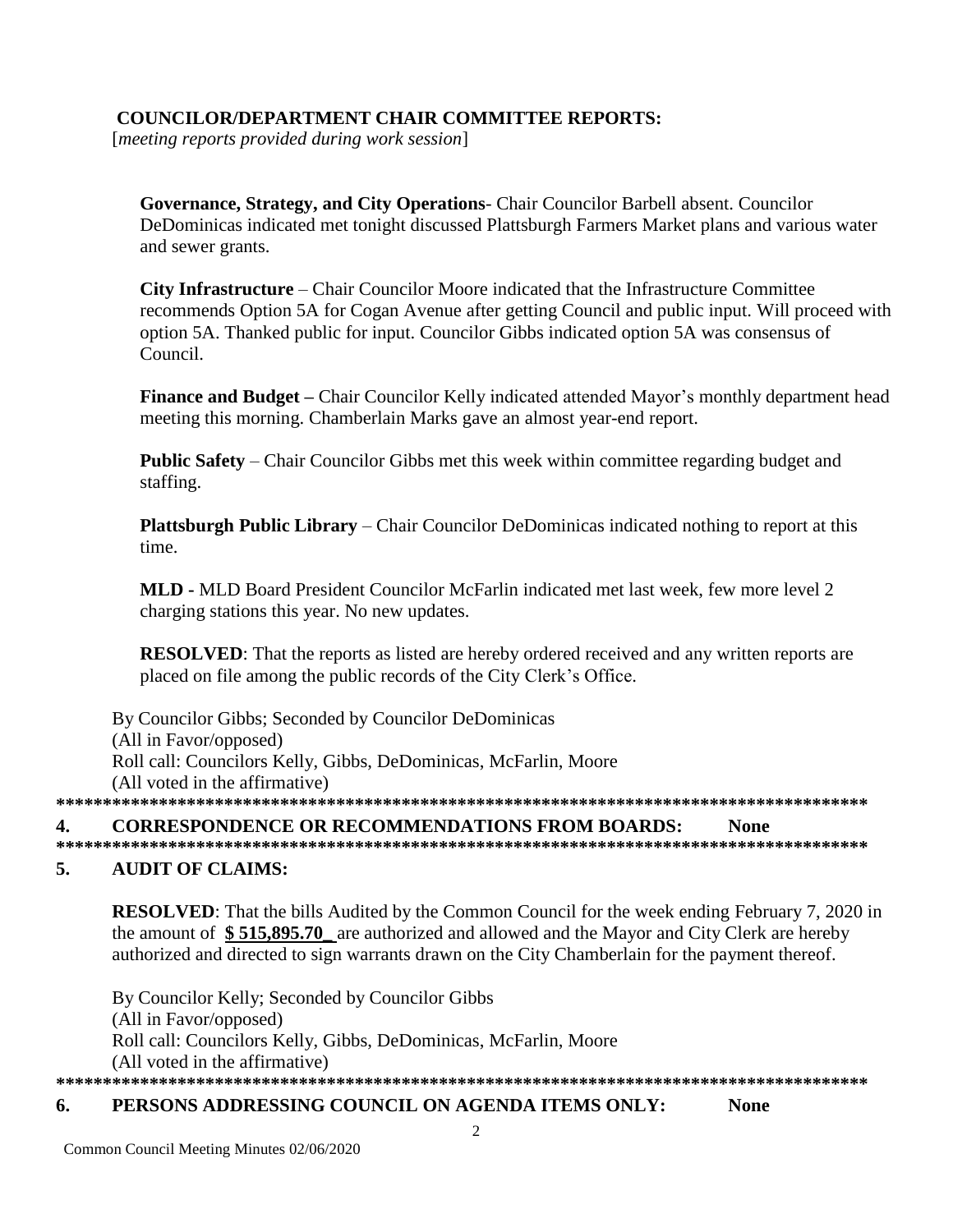### 

#### 7. **OTHER ITEMS:**

A. RESOLVED: In accordance with the request therefore the Common Council approves that the City Chamberlain is authorized to revise capital project H8130.63, 2018 WRRF Dewatering Improvements, by increasing the project appropriation to \$6,720,000 to implement the revised project improvements. Funding will be provided for this project from Clean Water and NYS ESD Grants, as well as, zero percent interest bonding issued on behalf of the City under the Clean Water WIIA financing program.

### Motion to waive reading and move Resolutions  $7A - 7E$

By Councilor McFarlin; Seconded by Councilor Gibbs (All voted in favor of waiving reading and move Resolutions  $7A - 7E$ ) Discussion: None Roll call: Councilors Kelly, Gibbs, DeDominicas, McFarlin, Moore (All voted in the affirmative) **ACTION TAKEN:** Adopted Follow up Action: None 

**B. RESOLVED:** In accordance with the request therefore the Common Council approves that the City Chamberlain is authorized to revise capital project H8130.64, 2018 WRRF Mitigation, by increasing the project appropriation to \$1,000,000 to implement the revised project improvements. Funding will be provided for this project amount from a Clean Water WIIA Grant, as well as, zero percent interest bonding issued on behalf of the City under the Clean Water WIIA financing program.

### [See details under Item 7A]

**ACTION TAKEN:** Adopted Follow up Action: None

**C. RESOLVED:** In accordance with the request therefore the Common Council approves awards WRRF Dewatering Upgrades Contract No. 1E– Electrical base bid award to the low bidder, Triangle Electrical Systems Inc. in the amount of \$773,091. The Mayor is hereby authorized to sign all necessary paperwork.

## [See details under Item 7A]

**ACTION TAKEN:** Adopted Follow up Action: None 

**D. RESOLVED:** In accordance with the request therefore the Common Council approves awards WRRF Dewatering Upgrades Contract No. 1G– General base bid award to the low bidder, Branon Construction Company Inc. in the amount of \$4,497,500. The Mayor is hereby authorized to sign all necessary paperwork.

## [See details under Item 7A]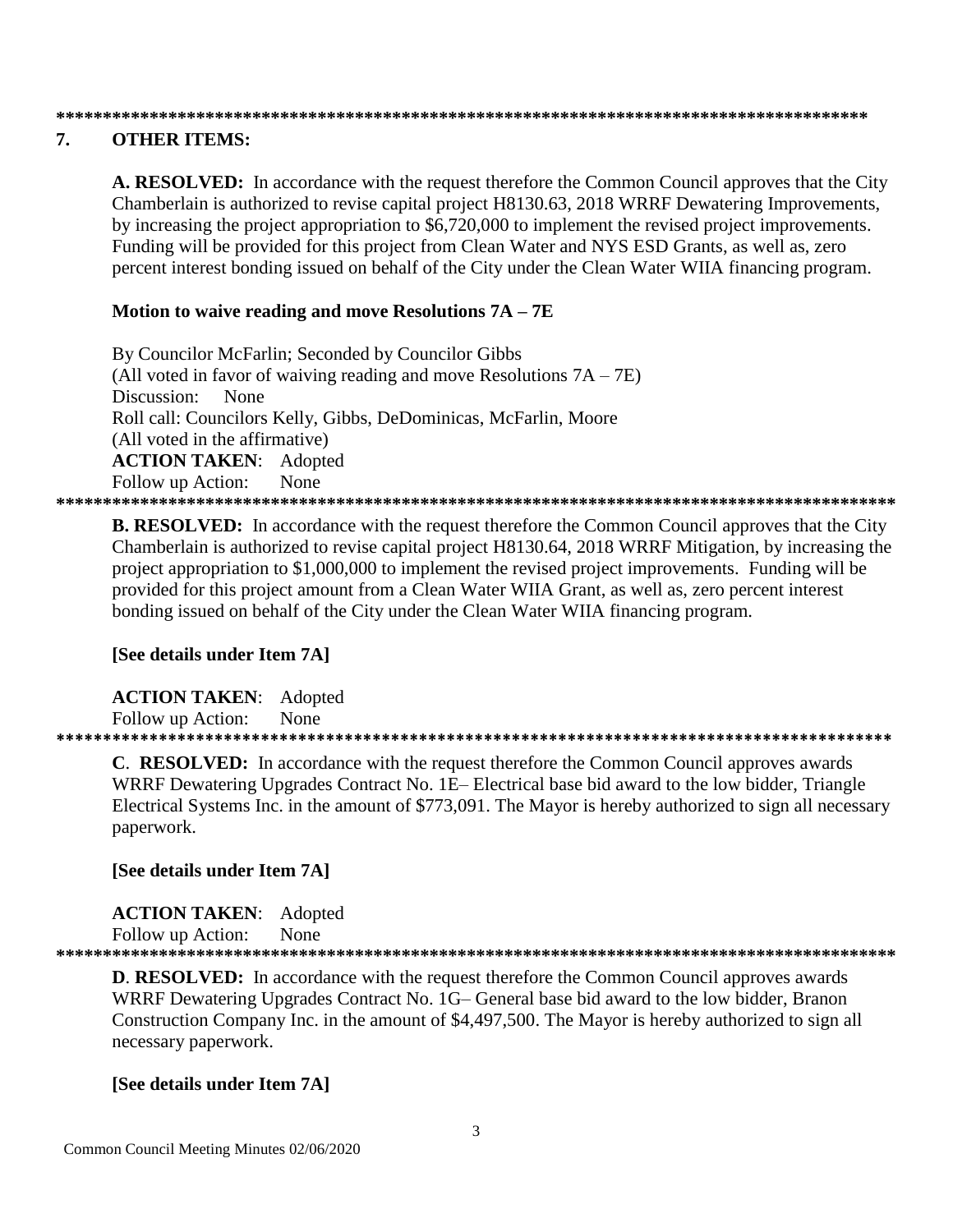### **ACTION TAKEN:** Adopted

Follow up Action: None

**E. RESOLVED:** In accordance with the request therefore the Common Council approves awards WRRF Dewatering Upgrades Contract No. 1M– Mechanical base bid award to the low bidder, L.H. LaPlante Company Inc. in the amount of \$156,000. The Mayor is hereby authorized to sign all necessary paperwork.

### [See details under Item 7A]

**ACTION TAKEN:** Adopted

Follow up Action: None

### 

**F. RESOLVED:** In accordance with the request therefore the Common Council approves that the Mayor be authorized to sign Change Order No. 3 to the "Asbestos Abatement and Demolition of Plattsburgh Municipal Lighting Department (PMLD) Buildings" contract with Ormsby Trucking and Excavating in the amount of \$9,240.

By Councilor Kelly; Seconded by Councilor Gibbs Discussion: Yes Roll call: Councilors Kelly, Gibbs, DeDominicas, McFarlin, Moore (All voted in the affirmative) **ACTION TAKEN:** Adopted Follow up Action: None 

**G. RESOLVED:** In accordance with the request therefore the Common Council approves that the Mayor is authorized to sign an agreement with American Bass Anglers, Inc and Adirondack Coast Visitors Bureau to host a Bass Pro Shop Open Series fishing tournament September 26-27, 2020.

By Councilor Gibbs; Seconded by Councilor Kelly Discussion: **None** Roll call: Councilors Kelly, Gibbs, DeDominicas, McFarlin, Moore (Councilors Kelly, Gibbs, DeDominicas and Moore voted in the affirmative. Councilor McFarlin voted in the negative) **ACTION TAKEN:** Adopted Follow up Action: None 

**H. RESOLVED:** In accordance with the request therefore the Common Council approves that the Mayor is authorized to sign an agreement with Reynolds Boats Northern Bass Tournaments and Adirondack Coast Visitors Bureau to host a Bass tournament on July 25, 2020.

By Councilor Kelly; Seconded by Councilor Gibbs Discussion: None Roll call: Councilors Kelly, Gibbs, DeDominicas, McFarlin, Moore (Councilors Kelly, Gibbs, DeDominicas and Moore voted in the affirmative. Councilor McFarlin voted in the negative) **ACTION TAKEN:** Adopted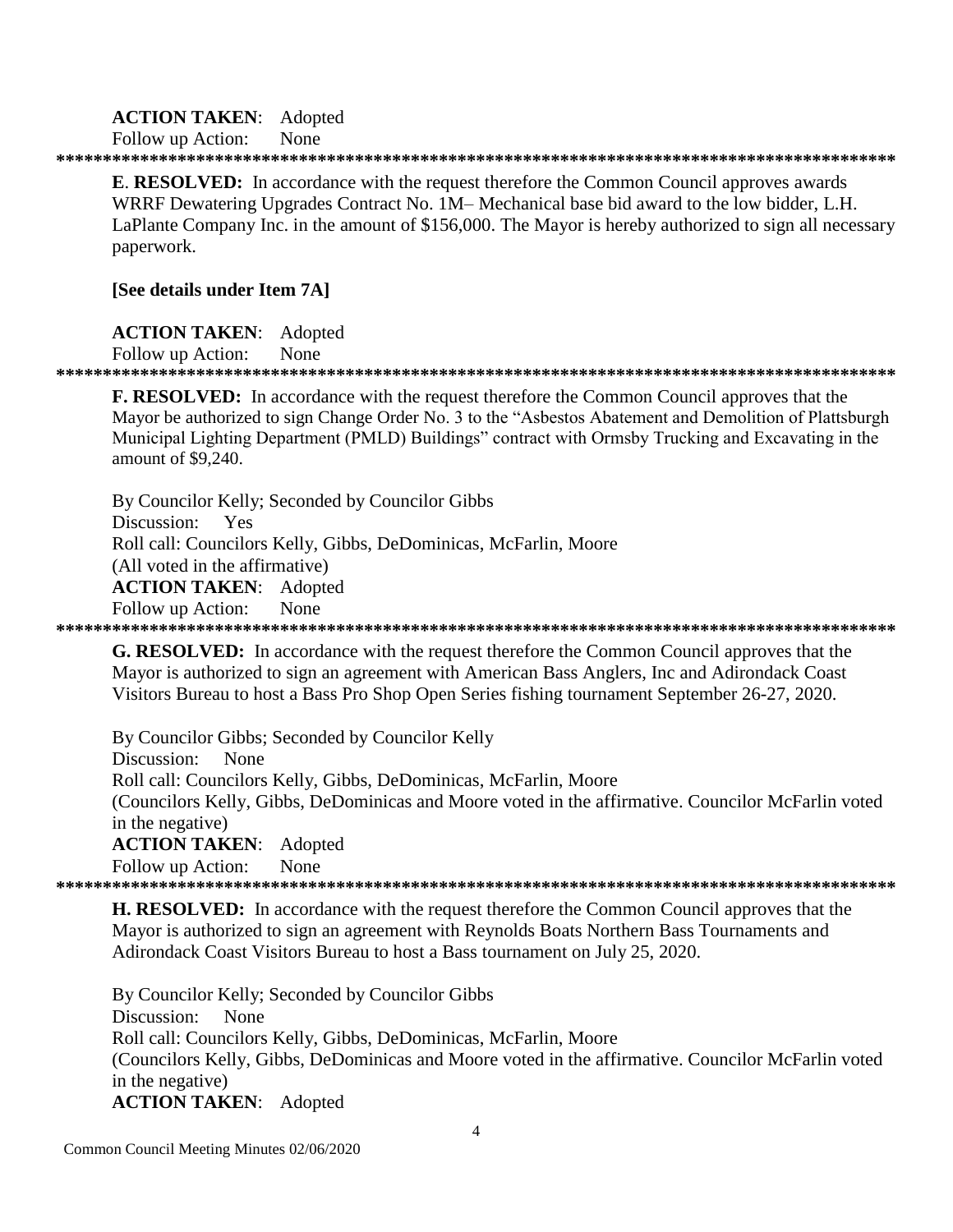### None Follow up Action:

**I. RESOLVED:** In accordance with the request therefore the Common Council approves the Mayor to enter into an agreement with Saranac Power Partners for the installation of two (2) stop signs to be placed within the City Right-of-way of Weed Street. The terms and conditions for the proposal are set forth in the attached agreement.

By Councilor McFarlin; Seconded by Councilor Gibbs Discussion: None

Roll call: Councilors Kelly, Gibbs, DeDominicas, McFarlin, Moore (All voted in the affirmative) **ACTION TAKEN:** Adopted Follow up Action: **None** 

**J. RESOLVED:** In accordance with the request therefore the Common Council approves a leave of absence from 01/02/2020 until 07/02/2020 for William Potts from his position as Recreation Laborer in the Community Development Department effective January 2, 2020 to take the position of Maintenance 1 in the Water Pollution Control Plant.

# **Motion to waive reading and move Resolution**

By Councilor McFarlin; Seconded by Councilor DeDominicas (All voted in favor of waiving reading and move Resolution) Discussion: None Roll call: Councilors Kelly, Gibbs, DeDominicas, McFarlin, Moore (All voted in the affirmative) **ACTION TAKEN:** Adopted Follow up Action: None 

### 8. **TRAVEL REOUEST: None**

### $\mathbf Q$ **RESOLUTIONS FOR INITIAL CONSIDERATION: None**

### 10. **NEW BUSINESS AND COUNCILOR REPORTS:**

**Councilor Gibbs** mentioned constituent brought up vehicle traffic on Rugar Street, feels drivers going too fast and requested cross walk across Rugar Street from Field House to Cogan Avenue. Asked if this could be discussed with Public Works.

Mayor Read indicated to include City Planner in discussions. Police Chief Ritter is researching speed tracking equipment.

**Police Chief Ritter** indicated he is researching options, costs and would like equipment that would record data.

#### $11.$ **CLOSING PUBLIC COMMENTS ON ANY TOPIC: None**